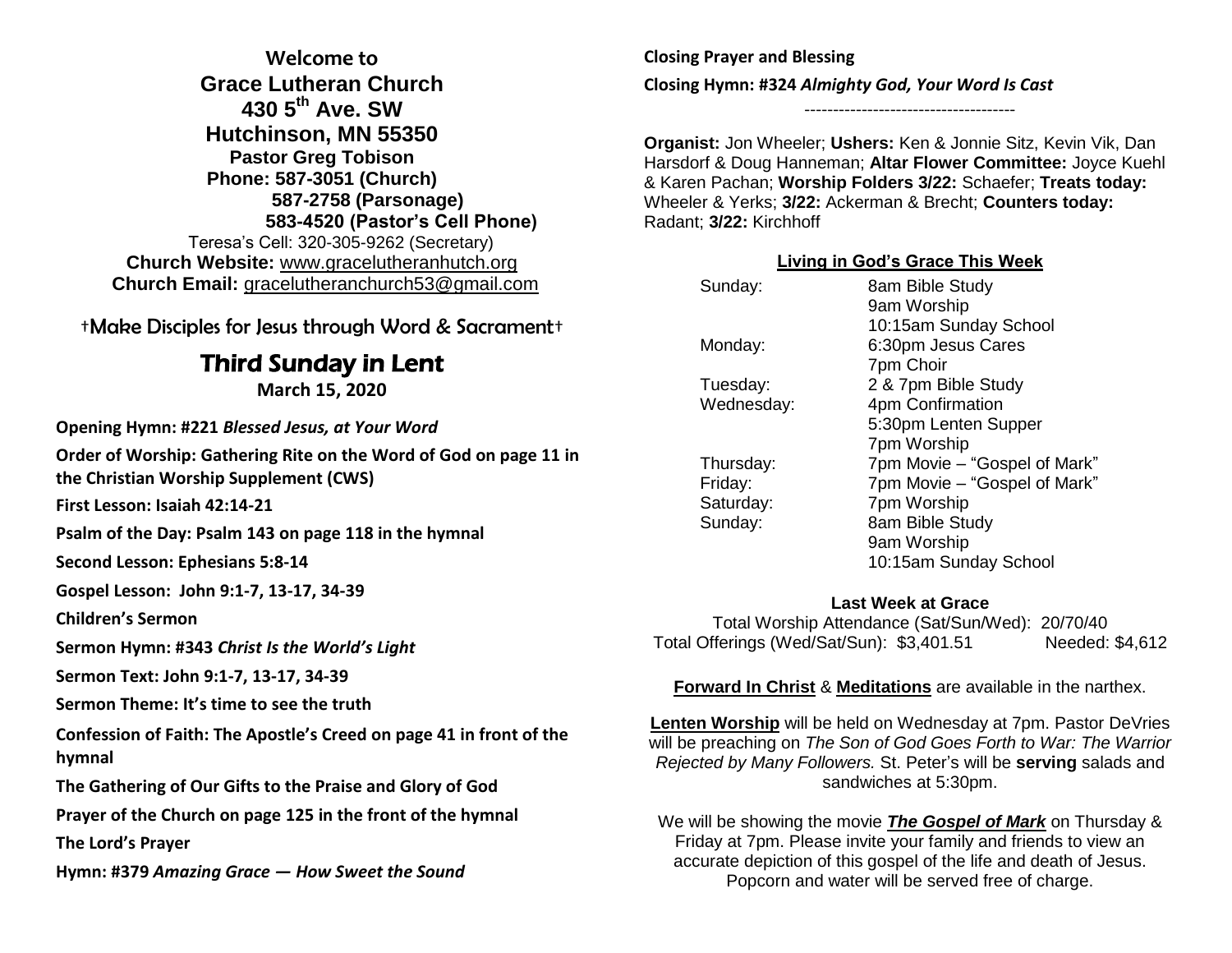**Immanuel School** is holding a **Tote & Toy Drive** for its Summer Care Program. They are in need of games and toys for children ages 4-12. They are also in need of totes to hold these items. You can bring them to Grace anytime between now and the end of April. Teresa will collect it and bring it to the school. Please see the flyer on the bulletin board for more details.

**Thank you** to all who gave a donation at Ash Wednesday's Lenten Supper. We gave \$300 to the African Medical Mission.

#### **Lenten Suppers will be served by:**

3/25 — Evangelism/Fellowship Committees – sloppy jo's 4/1 — Church Council – fish fry & game feed 4/9 — Choir – hotdishes

#### **Save the Date:**

April 11: Reality Easter at Grace. Pie and ice cream will be served. Times to be announced next week.

> April 17-25: TBD – Play at Bethany Lutheran College *Treasure Island*

April 19: Quarterly Voter's Meeting at 6pm.

April 22: Health Talk – *The Latest Trends in Exercise for People with Busy Schedules* — Grace at 6:30pm

May 22: Tour of St. John's College & a showing of the St. John's Bible — More info to come

August: St. Paul Saints game (possible date Aug. 30)

Immanuel Lutheran School: 320-587-4858 Brian Gephart, Principal: 269-932-5117 Ryan Bushman, President: 320-583-2801 Tim Utsch, Vice President: 320-232-3384